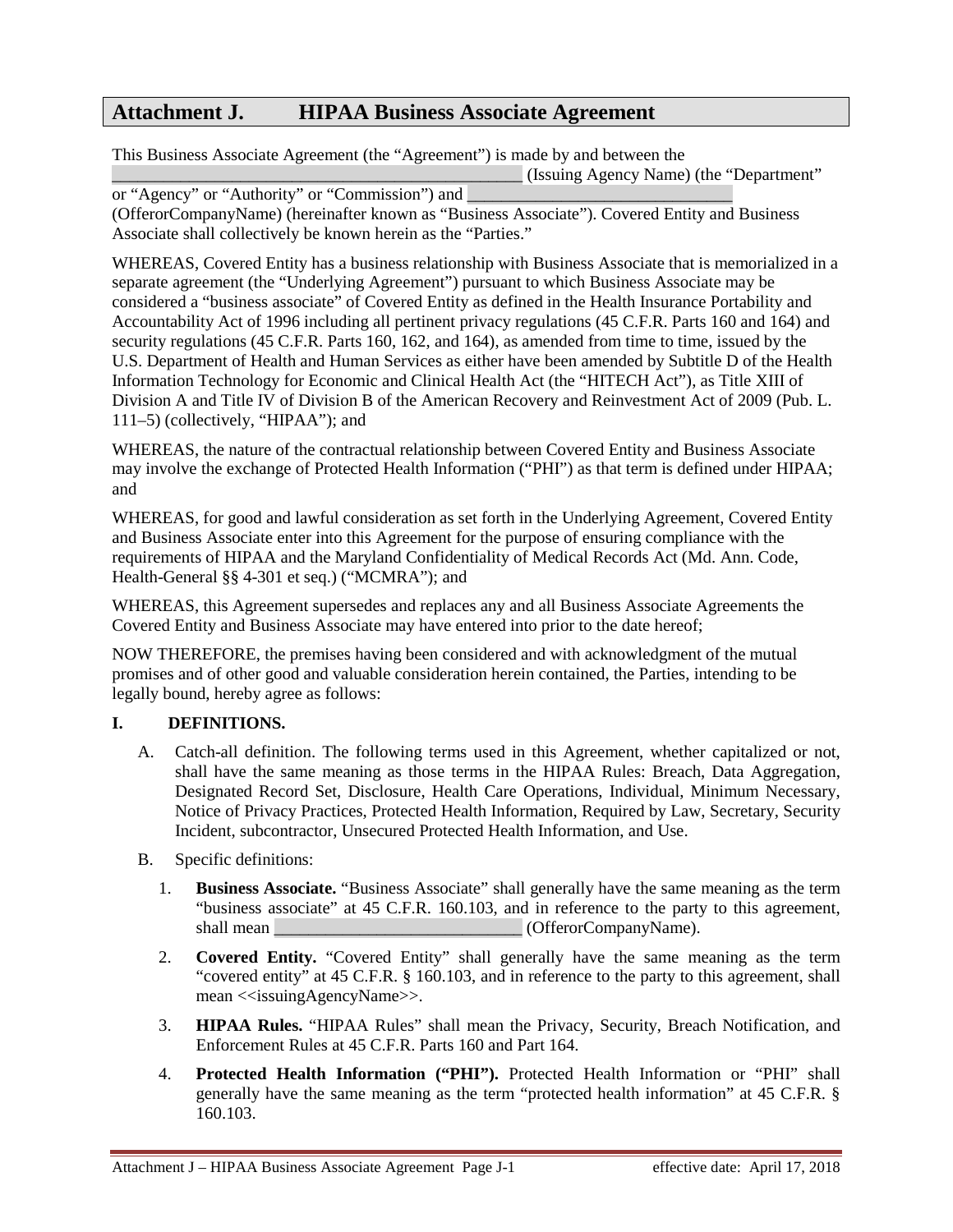#### **II. PERMITTED USES AND DISCLOSURES OF PHI BY BUSINESS ASSOCIATE.**

- A. Business Associate may only use or disclose PHI as necessary to perform the services set forth in the Underlying Agreement or as required by law.
- B. Business Associate agrees to make uses, disclosures, and requests for PHI consistent with Covered Entity's policies and procedures regarding minimum necessary use of PHI.
- C. Business Associate may not use or disclose PHI in a manner that would violate Subpart E of 45 C.F.R. Part 164 if done by Covered Entity.
- D. Business Associate may, if directed to do so in writing by Covered Entity, create a limited data set, as defined at 45 CFR 164.514(e)(2), for use in public health, research, or health care operations. Any such limited data sets shall omit any of the identifying information listed in 45 CFR § 164.514(e)(2). Business Associate will enter into a valid, HIPAA-compliant Data Use Agreement, as described in 45 CFR § 164.514(e)(4), with the limited data set recipient. Business Associate will report any material breach or violation of the data use agreement to Covered Entity immediately after it becomes aware of any such material breach or violation.
- E. Except as otherwise limited in this Agreement, Business Associate may disclose PHI for the proper management and administration, or legal responsibilities of the Business Associate, provided that disclosures are Required By Law, or Business Associate obtains reasonable assurances from the person to whom the information is disclosed that it will remain confidential and used or further disclosed only as Required By Law or for the purpose for which it was disclosed to the person, and the person notifies the Business Associate of any instances of which it is aware in which the confidentiality of the information has been breached.
- F. The Business Associate shall not directly or indirectly receive remuneration in exchange for any PHI of an Individual pursuant to  $\S$ §13405(d)(1) and (2) of the HITECH Act. This prohibition does not apply to the State's payment of Business Associate for its performance pursuant to the Underlying Agreement.
- G. The Business Associate shall comply with the limitations on marketing and fundraising communications provided in §13406 of the HITECH Act in connection with any PHI of Individuals.

## **III. DUTIES OF BUSINESS ASSOCIATE RELATIVE TO PHI.**

- A. Business Associate agrees that it will not use or disclose PHI other than as permitted or required by the Agreement or as Required by Law.
- B. Business Associate agrees to use appropriate administrative, technical and physical safeguards to protect the privacy of PHI.
- C. Business Associate agrees to use appropriate safeguards, and comply with Subpart C of 45 C.F.R. Part 164 with respect to electronic PHI, to prevent use or disclosure of PHI other than as provided for by the Agreement.
- D1. Business Associate agrees to Report to Covered Entity any use or disclosure of PHI not provided for by the Agreement of which it becomes aware, including breaches of unsecured PHI as required by 45 C.F.R. § 164.410, and any Security Incident of which it becomes aware without reasonable delay, and in no case later than fifteen calendar days after the use or disclosure;
	- 2. If the use or disclosure amounts to a breach of unsecured PHI, the Business Associate shall ensure its report:
	- a. Is made to Covered Entity without unreasonable delay and in no case later than fifteen (15) calendar days after the incident constituting the Breach is first known, except where a law enforcement official determines that a notification would impede a criminal investigation or cause damage to national security. For purposes of clarity for this Section III.D.1, Business Associate must notify Covered Entity of an incident involving the acquisition, access, use or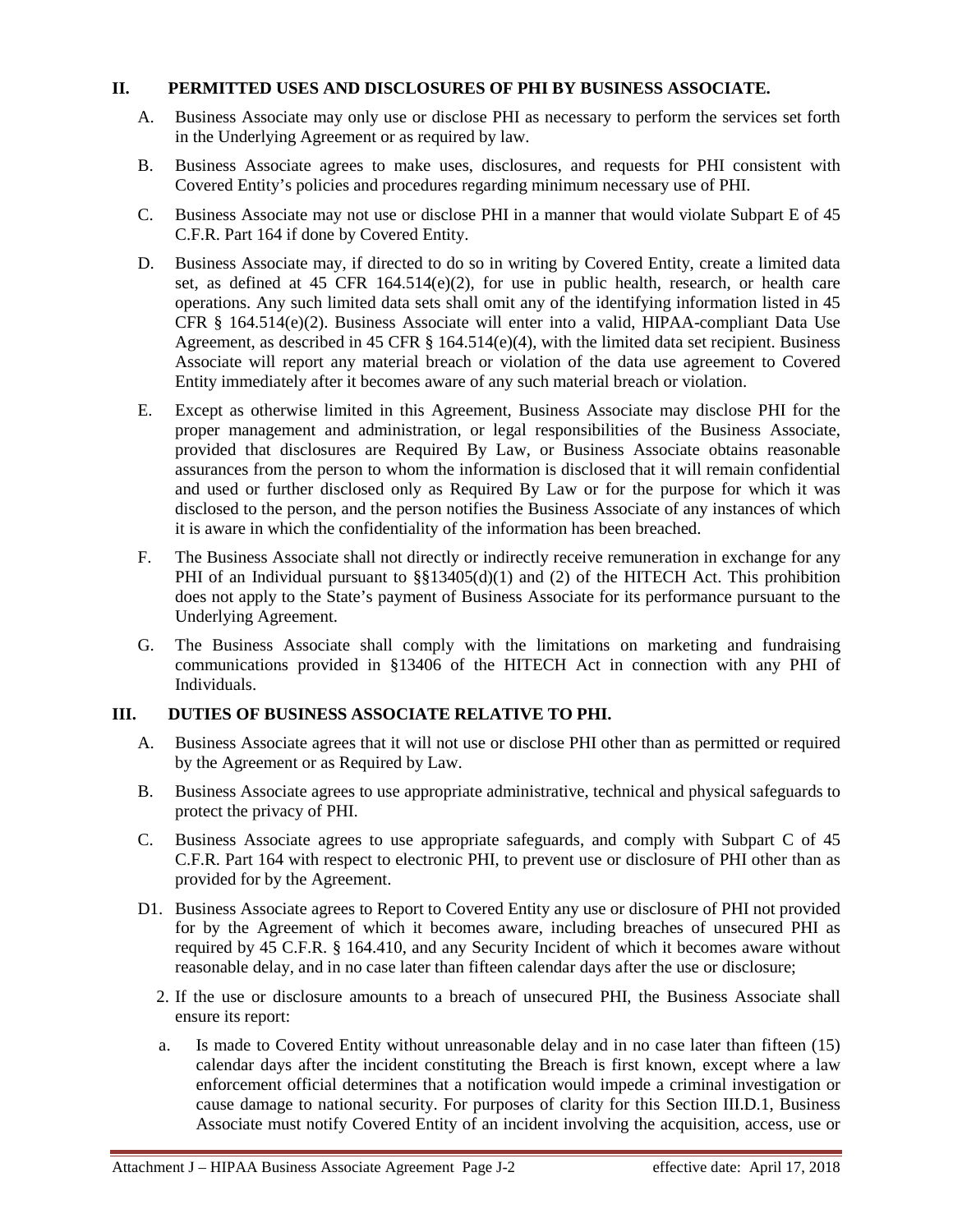disclosure of PHI in a manner not permitted under 45 C.F.R. Part E within fifteen (15) calendar days after an incident even if Business Associate has not conclusively determined within that time that the incident constitutes a Breach as defined by HIPAA;

- b. Includes the names of the Individuals whose Unsecured PHI has been, or is reasonably believed to have been, the subject of a Breach;
- c. Is in substantially the same form as **ATTACHMENT J-1** attached hereto; and
- d. Includes a draft letter for the Covered Entity to utilize to notify the affected Individuals that their Unsecured PHI has been, or is reasonably believed to have been, the subject of a Breach that includes, to the extent possible:
	- i. A brief description of what happened, including the date of the Breach and the date of the discovery of the Breach, if known;
	- ii. A description of the types of Unsecured PHI that were involved in the Breach (such as full name, Social Security number, date of birth, home address, account number, disability code, or other types of information that were involved);
	- iii. Any steps the affected Individuals should take to protect themselves from potential harm resulting from the Breach;
	- iv. A brief description of what the Covered Entity and Business Associate are doing to investigate the Breach, mitigate losses, and protect against any further Breaches; and
	- v. Contact procedures for the affected Individuals to ask questions or learn additional information, which shall include a toll-free telephone number, an e-mail address, website, or postal address.
- e. To the extent permitted by the Underlying Agreement, Business Associate may use agents and subcontractors. In accordance with 45 C.F.R.  $\S$  164.502(e)(1)(ii) and 164.308(b)(2) shall ensure that any subcontractors that create, receive, maintain, or transmit PHI on behalf of the Business Associate agree to the same restrictions, conditions, and requirements that apply to the Business Associate with respect to such information, Business Associate must enter into Business Associate Agreements with subcontractors as required by HIPAA;
- f. Business Associate agrees it will make available PHI in a designated record set to the Covered Entity, or, as directed by the Covered Entity, to an individual, as necessary to satisfy Covered Entity's obligations under 45 C.F.R. § 164.524, including, if requested, a copy in electronic format;
- g. Business Associate agrees it will make any amendment(s) to PHI in a designated record set as directed or agreed to by the Covered Entity pursuant to 45 C.F.R. § 164.526, or take other measures as necessary to satisfy Covered Entity's obligations under 45 C.F.R. § 164.526;
- h. Business Associate agrees to maintain and make available the information required to provide an accounting of disclosures to the Covered Entity or, as directed by the Covered Entity, to an individual, as necessary to satisfy Covered Entity's obligations under 45 C.F.R. § 164.528;
- i. To the extent the Business Associate is to carry out one or more of Covered Entity's obligation(s) under Subpart E of 45 C.F.R. Part 164, comply with the requirements of Subpart E that apply to the Covered Entity in the performance of such obligation(s);
- j. Business Associate agrees to make its internal practices, books, and records, including PHI, available to the Covered Entity and/or the Secretary for purposes of determining compliance with the HIPAA Rules.
- k. Business Associate agrees to mitigate, to the extent practicable, any harmful effect that is known to Business Associate of a use or disclosure of PHI by Business Associate in violation of the requirements of this Agreement.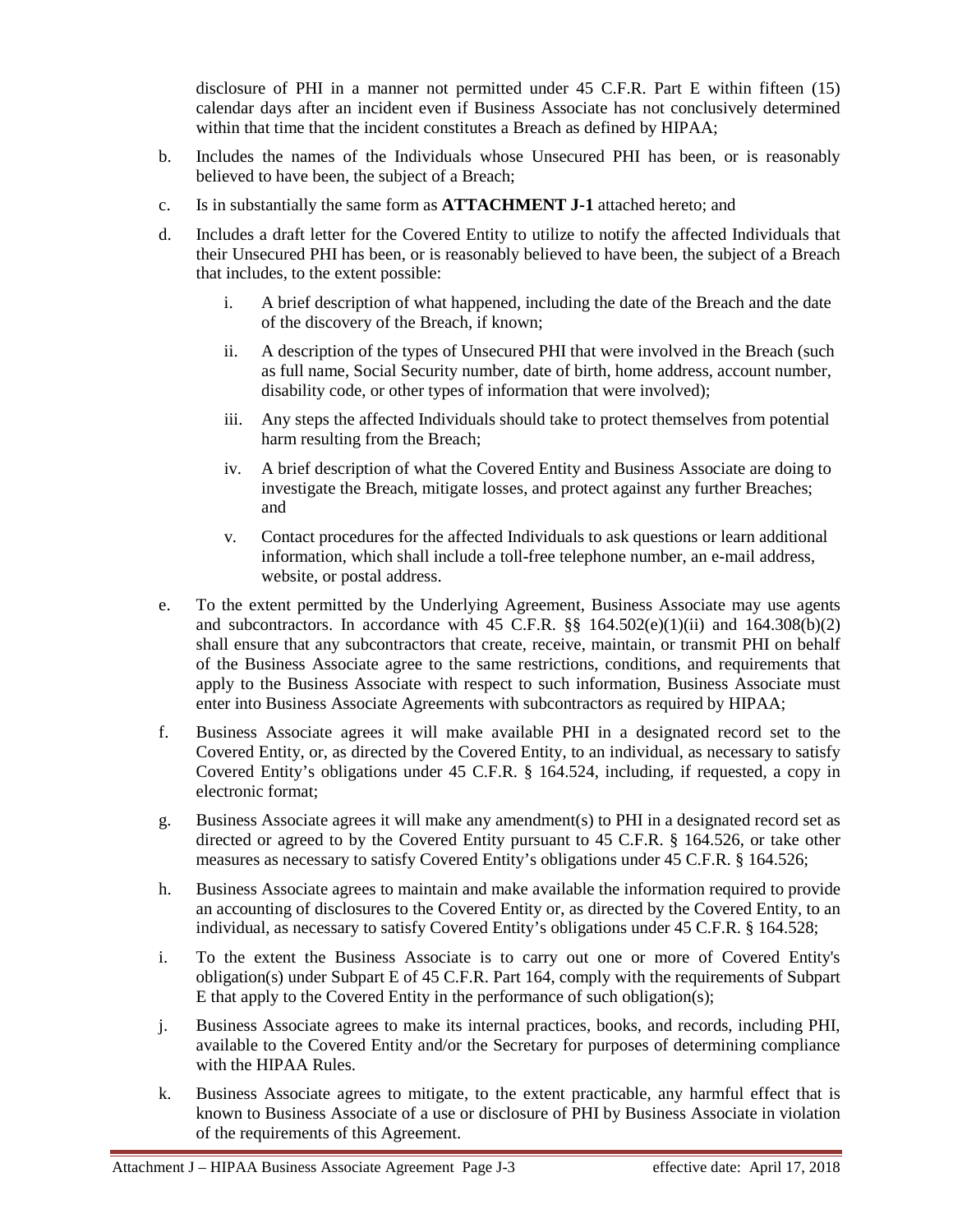## **IV. TERM AND TERMINATION**

- A. Term. The Term of this Agreement shall be effective as of the effective date of the Contract entered into following the solicitation for <br>
(Solicitation Title), Solicitation # , and shall terminate when all of the (Solicitation Title), Solicitation  $\#$ PHI provided by Covered Entity to Business Associate, or the PHI created or received by Business Associate on behalf of Covered Entity, is destroyed or returned to Covered Entity, in accordance with the termination provisions in this Section IV, or on the date the Covered Entity terminates for cause as authorized in paragraph B of this Section, whichever is sooner. If it is impossible to return or destroy all of the PHI provided by Covered Entity to Business Associate, or the PHI created or received by Business Associate on behalf of Covered Entity, Business Associate's obligations under this contract shall be ongoing with respect to that information, unless and until a separate written agreement regarding that information is entered into with Covered Entity.
- B. Termination for Cause. Upon Covered Entity's knowledge of a material breach of this Agreement by Business Associate, Covered Entity shall:
	- 1. Provide an opportunity for Business Associate to cure the breach or end the violation and, if Business Associate does not cure the breach or end the violation within the time specified by Covered Entity, terminate this Agreement; or
	- 2. Immediately terminate this Agreement if Business Associate has breached a material term of this Agreement and Covered entity determines or reasonably believes that cure is not possible.
- C. Effect of Termination.
	- 1. Upon termination of this Agreement, for any reason, Business Associate shall return or, if agreed to by Covered Entity, destroy all PHI received from Covered Entity, or created, maintained, or received by Business Associate on behalf of Covered Entity, that the Business Associate still maintains in any form. Business Associate shall retain no copies of the PHI. This provision shall apply to PHI that is in the possession of subcontractors or agents of Business Associate.
	- 2. Should Business Associate make an intentional or grossly negligent Breach of PHI in violation of this Agreement or HIPAA or an intentional or grossly negligent disclosure of information protected by the Maryland Confidentiality of Medical Records Act (MCMRA), Covered Entity shall have the right to immediately terminate any contract, other than this Agreement, then in force between the Parties, including the Underlying Agreement.
- D. Survival. The obligations of Business Associate under this Section shall survive the termination of this agreement.

## **V. CONSIDERATION**

Business Associate recognizes that the promises it has made in this Agreement shall, henceforth, be detrimentally relied upon by Covered Entity in choosing to continue or commence a business relationship with Business Associate.

## **VI. REMEDIES IN EVENT OF BREACH**

Business Associate hereby recognizes that irreparable harm will result to Covered Entity, and the business of Covered Entity, in the event of breach by Business Associate of any of the covenants and assurances contained in this Agreement. As such, in the event of breach of any of the covenants and assurances contained in Sections II or III above, Covered Entity shall be entitled to enjoin and restrain Business Associate from any continued violation of Sections II or III. Furthermore, in the event of breach of Sections II or III by Business Associate, Covered Entity is entitled to reimbursement and indemnification from Business Associate for Covered Entity's reasonable attorneys' fees and expenses and costs that were reasonably incurred as a proximate result of Business Associate's breach. The remedies contained in this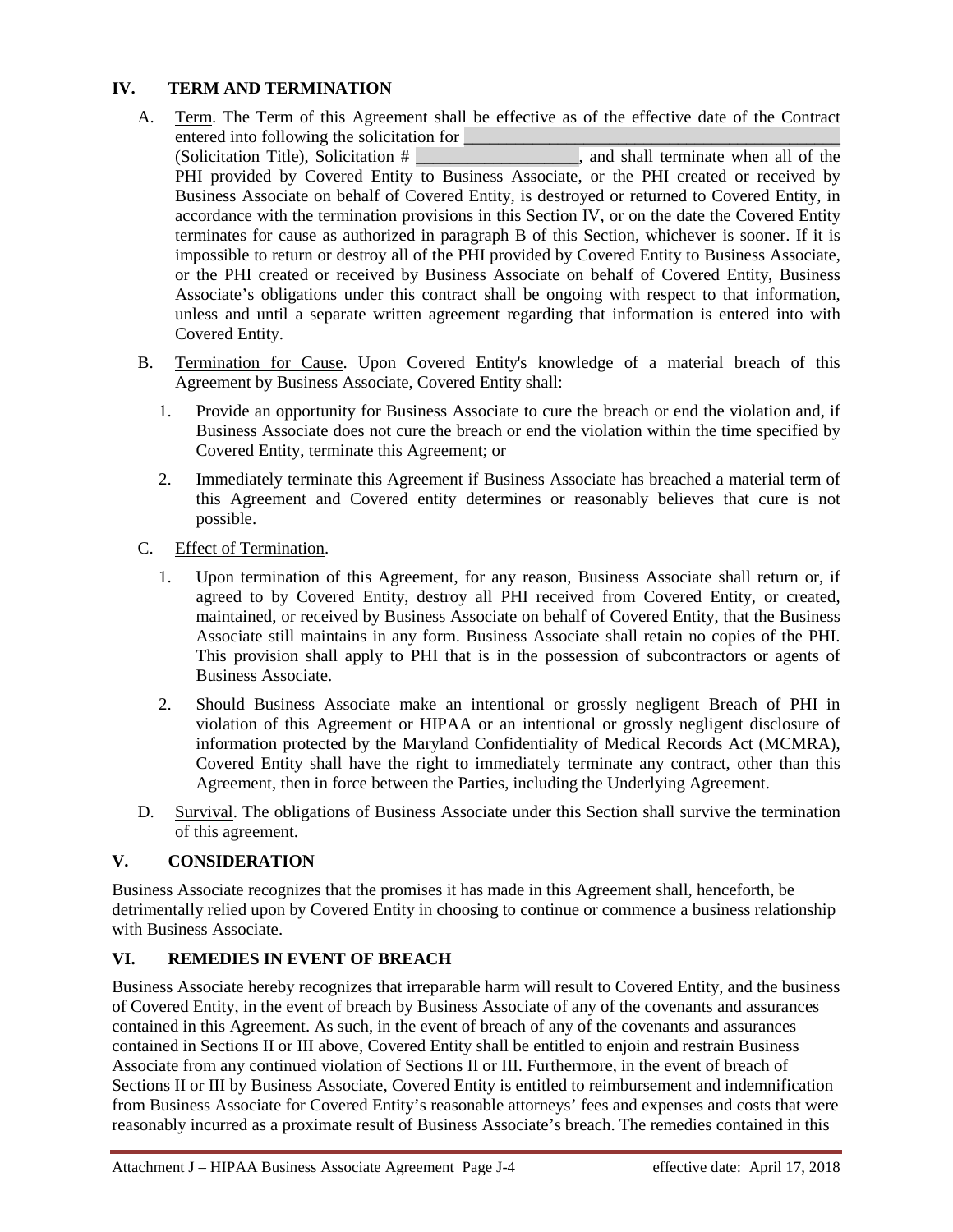Section VI shall be in addition to, not in lieu of, any action for damages and/or any other remedy Covered Entity may have for breach of any part of this Agreement or the Underlying Agreement or which may be available to Covered Entity at law or in equity.

#### **VII. MODIFICATION; AMENDMENT**

This Agreement may only be modified or amended through a writing signed by the Parties and, thus, no oral modification or amendment hereof shall be permitted. The Parties agree to take such action as is necessary to amend this Agreement from time to time as is necessary for Covered Entity to comply with the requirements of the HIPAA rules and any other applicable law.

## **VIII. INTERPRETATION OF THIS AGREEMENT IN RELATION TO OTHER AGREEMENTS BETWEEN THE PARTIES**

Should there be any conflict between the language of this Agreement and any other contract entered into between the Parties (either previous or subsequent to the date of this Agreement), the language and provisions of this Agreement shall control and prevail unless the parties specifically refer in a subsequent written agreement to this Agreement by its title and date and specifically state that the provisions of the later written agreement shall control over this Agreement.

#### **IX. COMPLIANCE WITH STATE LAW**

The Business Associate acknowledges that by accepting the PHI from Covered Entity, it becomes a holder of medical information under the MCMRA and is subject to the provisions of that law. If the HIPAA Privacy or Security Rules and the MCMRA conflict regarding the degree of protection provided for PHI, Business Associate shall comply with the more restrictive protection requirement.

#### **X. MISCELLANEOUS**

- A. Ambiguity. Any ambiguity in this Agreement shall be resolved to permit Covered Entity to comply with the Privacy and Security Rules.
- B. Regulatory References. A reference in this Agreement to a section in the HIPAA Rules means the section as in effect or as amended.
- C. Notice to Covered Entity. Any notice required under this Agreement to be given Covered Entity shall be made in writing to:

[[Insert the name and contact information of the HIPAA contact person within the Agency or appropriate covered health care entity.]]

\_\_\_\_\_\_\_\_\_\_\_\_\_\_\_\_\_\_\_\_\_\_\_\_\_\_\_\_\_\_\_\_

\_\_\_\_\_\_\_\_\_\_\_\_\_\_\_\_\_\_\_\_\_\_\_\_\_\_\_\_\_\_\_\_

Name: \_\_\_\_\_\_\_\_\_\_\_\_\_\_\_\_\_\_\_\_\_\_\_\_\_\_\_\_\_\_\_\_

Address:

 $E$ -mail:

Phone:

D. Notice to Business Associate. Any notice required under this Agreement to be given Business Associate shall be made in writing to:

Address:

Attention:

Phone: \_\_\_\_\_\_\_\_\_\_\_\_\_\_\_\_\_\_\_\_\_\_\_\_\_\_\_\_\_\_\_\_

E. Survival. Any provision of this Agreement which contemplates performance or observance subsequent to any termination or expiration of this contract shall survive termination or expiration of this Agreement and continue in full force and effect.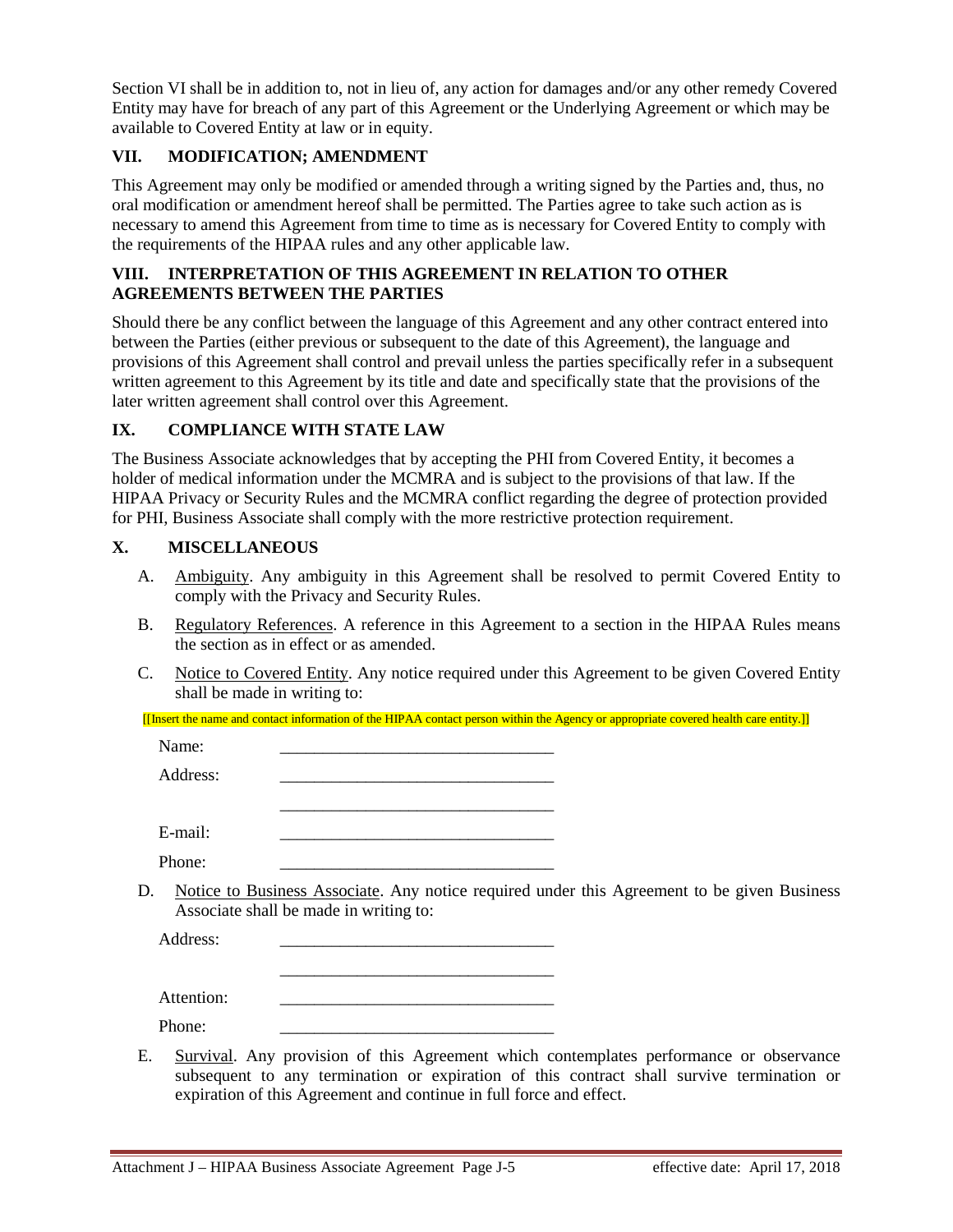- F. Severability. If any term contained in this Agreement is held or finally determined to be invalid, illegal, or unenforceable in any respect, in whole or in part, such term shall be severed from this Agreement, and the remaining terms contained herein shall continue in full force and effect, and shall in no way be affected, prejudiced, or disturbed thereby.
- G. Terms. All of the terms of this Agreement are contractual and not merely recitals and none may be amended or modified except by a writing executed by all parties hereto.
- H. Priority. This Agreement supersedes and renders null and void any and all prior written or oral undertakings or agreements between the parties regarding the subject matter hereof.

IN WITNESS WHEREOF and acknowledging acceptance and agreement of the foregoing, the Parties affix their signatures hereto.

| <b>BUSINESS ASSOCIATE:</b>                                                                                                   |
|------------------------------------------------------------------------------------------------------------------------------|
| By:<br><u> 1989 - Johann Harry Barn, margaret amerikan basal dan berkembang di banyak di banyak di banyak di banyak di b</u> |
|                                                                                                                              |
| Title:<br><u> 1980 - Andrea Andrew Maria (h. 1980).</u>                                                                      |
| Date:                                                                                                                        |
|                                                                                                                              |